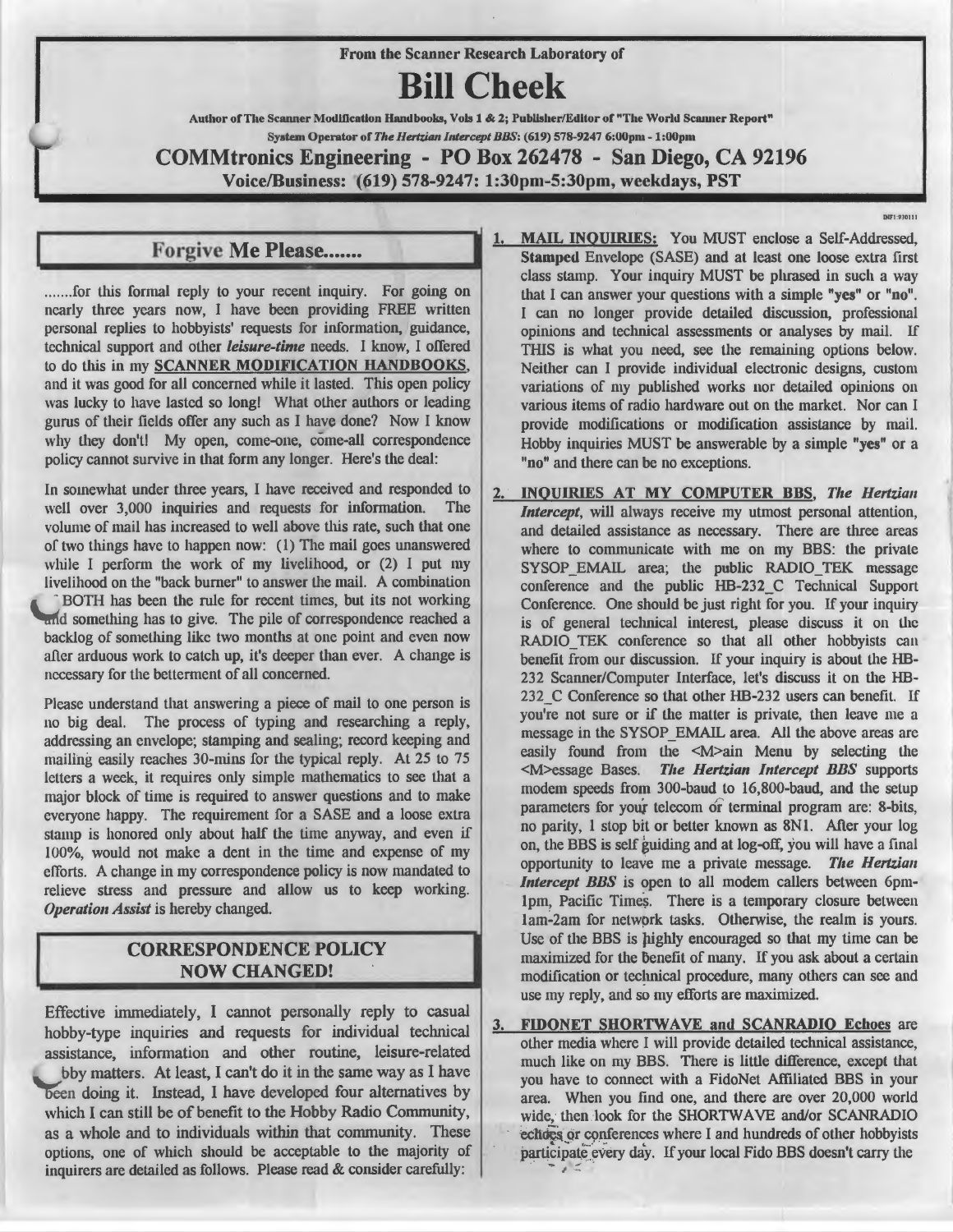above echoes, then ask the SysOp to carry them for you. Most of the time, you will be greeted with an affirmative response. Both echoes arc networked around the world and literally there arc thousands of participants, many of whom are experts in their specialized fields like myself. The FidoNet and its thousands of points of access are ready-made for your hobby information needs not to mention MY NEED to economize on my time and resources by reaching as many people as possible with the effort of one reply.

I can perform a database search and produce a list of ALL FidoNct BBS's in your area for a flat \$5 cost defrayal. There arc 50-100+ Fido BBS's in most US Arca Codes. Enclose \$5 and the Area Codes (maximum of 3 per \$5 charge) for your area of interest and I'll respond with a custom FidoNct BBS directory for your area.

4. The monthly *"WORLD SCANNER REPORT"* is the last, but not the least of the alternatives available to you to meet your needs for technical assistance and information on scanner mods. If your request hasn't already been treated in a back issue of the *WSR* and if it is of general appeal, it may qualify for a detailed reply, either as a feature article or in our *FROM* **TIIE READERS** column! More info on the *WSR* is enclosed with this newsgram.

In summary and in conclusion, I regret not being able to give you a dctailed personal reply as I used to do. Please consider the information given herein and I'm sure that you'll understand and determine that one of the above alternatives might be quite satisfactory for your needs. BUSINESS INQUIRIES ARE EXEMPT FROM THIS NEW POLICY.

## **OTHER** NEWS & INFO

*TELEPHONE POLICY:* Under no circumstances do I discuss any leisure/hobby related topics nor give out scanner information by telephone. Some hobbyists have obtained my private home phone number and attempt to reach me there. Please do not waste your money; I am not available by telephone EXCEPT to bona-fide clients and ONLY if the call is related to an on-going project. Even then, I am often not available and will have to return such calls COLLECT when I can. Regretfully, the telephone is not an alternative by which to reach me for questions and hobby information. The Hertzian Intercept BBS closes down for four hours a day, 1:30pm-5:30pm, weekdays, PST, for voice business that can be handled by our Admin Department, and which includes credit card orders, limited product information; and tracking of shipped orders. I cannot be reached at that number during those hours. Technical assistance is not available by telephone. We are a very small company, holding the line on prices. Spending hours on the phone chatting serves only to raise costs for everyone. We provide the very best of certain products and services at reasonable prices. We do that by working; not by spending that time on the telephone. Feel free to use our business voice line for placing orders or to check on the progress of a current order, or even to complain or brag about our products or services. The telephone is not available for chatting and leisure.

MODIFICATION & TECHNICAL SERVICES: Due to an exceptionally heavy workload, we have suspended most of our technical and scanner modification services for a period of at least six months. We do not expect to have the time to perform scanner services before about July 31, 1993. There are two exceptions: we do perform HB-232 Scanner/Computer Interface installations to the PR0-2004/5/6 series of scanners, but our bench work is limited pretty much to that effort for the time being. We will be happy to install a few minor modifications in your scanner if it is here *r*  installation of an HB-232, but this must be cleared and agreed upon in advance. The other exception is that we will perform blocked performance modifications to the PR0-34, PR0-37, PR0- 39, PR0-43 and BC-200XLT handhcld scanners as well as to most base scanners. The more extensive upgrade services, such as Expanded Memories, S-Meters, etc., are not being performed at this time, as neither are repairs. You can inquire about getting on a waiting list, if you like.

*"THE WORLD SCANNER REPORT"* has become a natural follow-up and support for my two SCANNER MODIFICATION HANDBOOKS. It is one of the very best ways that I can present new scanner modifications, tips, hints, kinks and lo update the information in my books as errors are found or old info becomes outdated by new. I am not presently planning to write a Vol-3 of the Book because the *WSR* is much better suited to convey hot, timely scanner scoop to the Hobby, and when errors arc made, it is much easier to correct them in the next issue.

*The HB-232 SCANNER/COMPUTER INTERFACE* has become the "item" of the era! Support and marketing of the HB-232 arc what consumes most of our time at the present time. The HB-232 is such an important advancement to the Scanning Hobby that we arc giving it our one and all to ensure that it receives maximum exposure, publicity and technical support. If the HB-232 does not interest you, relax; we're still committed to scanning in general and will be pleased to answer your questions or chat with you on BBS or on the FidoNet as previously discussed. If you take your scanning on the serious side, and particularly if you own a PR0- 2006, PR0-2005 or a PR0-2004, then you will want to seriously consider the HB-232. Read all about it in the accompanying literature in this package.

*SCANNER MODIFICATION HANDBOOK INFO:* Times change, but very little in my books has changed. The following Mods in Vol-1 are cancelled or superseded: Mod-6 is superseded by the better MOD-33 in Vol-2; Mods 12 & 13 are superseded by the superior MODs 25 & 26 in Vol-2 and MOD-17 was never possible to begin with as we suspected. MOD-34 has been changed because of a supply and quality problem with spray shielding.

There are a few errors in the books (none terribly serious) created by the Publisher (not me) and which are discussed in the "World *Scanner Report".* If you are one of the few who had trouble with one or more of the mods in my books, I'll be pleased to help you as previously discussed herein Vol-1 of my book, written before the PR0-2006 appeared on the market, also applies to the PR0-2006 because it is so similar to the PR0-2004/5 which are well covered in both volumes. Again, you need the World Scanner Report to keep up to date on the books and with the latest scoop.

*NEW ANTI-SCANNER LAW TO PHASE OUT SOM" SCANNERS?* Apparently so! Just passed by Congress and sig: by the President, the FCC Authorization Act may serve to "outlaw ' the PR0-2006, PR0-43, PR0-39 and other scanners "easily modified" for cellular coverage! This may be the time to procure that PRO-2006 or PRO-43 you've been wanting! /Bill Cheek